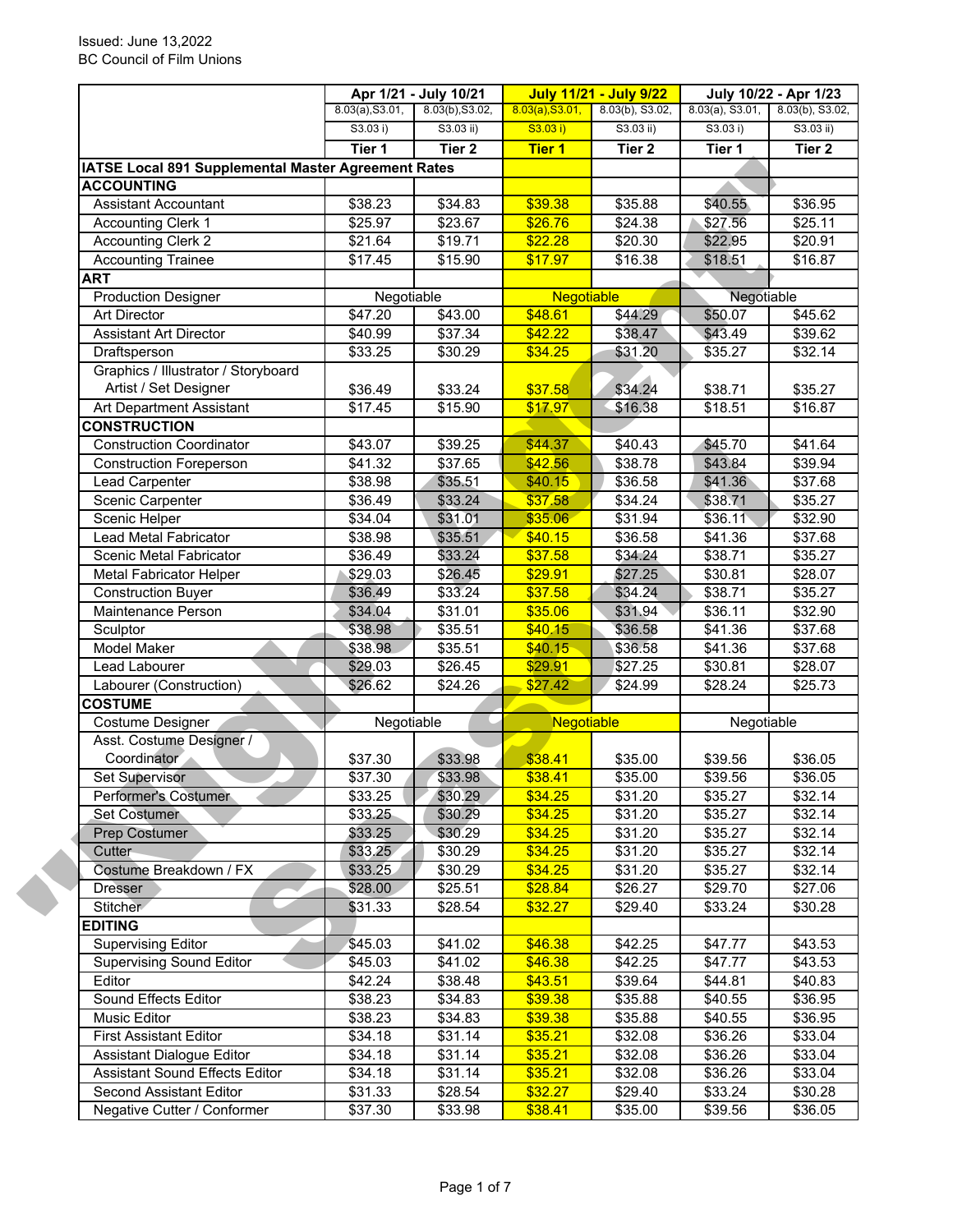|                                                                                                                                           |                     | Apr 1/21 - July 10/21 |                   | <b>July 11/21 - July 9/22</b> | July 10/22 - Apr 1/23 |                   |
|-------------------------------------------------------------------------------------------------------------------------------------------|---------------------|-----------------------|-------------------|-------------------------------|-----------------------|-------------------|
|                                                                                                                                           | 8.03(a), S3.01,     | 8.03(b), S3.02,       | 8.03(a), S3.01,   | 8.03(b), S3.02,               | $8.03(a)$ , S3.01,    | 8.03(b), S3.02,   |
|                                                                                                                                           | S3.03 i)            | $S3.03$ ii)           | S3.03 i)          | $S3.03$ ii)                   | S3.03 i)              | $S3.03$ ii)       |
|                                                                                                                                           | Tier 1              | Tier <sub>2</sub>     | <b>Tier 1</b>     | Tier <sub>2</sub>             | Tier 1                | Tier <sub>2</sub> |
| IATSE Local 891 Supplemental Master Agreement Rates (continued)                                                                           |                     |                       |                   |                               |                       |                   |
| FIRST AID / CRAFT SERVICE                                                                                                                 |                     |                       |                   |                               |                       |                   |
| First Aid / Craft Service                                                                                                                 | \$38.23             | \$34.83               | \$39.38           | \$35.88                       | \$40.55               | \$36.95           |
| <b>First Aid</b>                                                                                                                          | \$31.33             | \$28.54               | \$32.27           | \$29.40                       | \$33.24               | \$30.28           |
| <b>Craft Service</b>                                                                                                                      | \$29.03             | \$26.45               | \$29.91           | \$27.25                       | \$30.81               | \$28.07           |
| <b>GREENS</b>                                                                                                                             |                     |                       |                   |                               |                       |                   |
| <b>Head Greensperson</b>                                                                                                                  | \$38.23             | \$34.83               | \$39.38           | \$35.88                       | \$40.55               | \$36.95           |
| Best Person (Lead Person)                                                                                                                 | \$34.18             | \$31.14               | \$35.21           | \$32.08                       | \$36.26               | \$33.04           |
| Greensperson                                                                                                                              | \$31.33             | \$28.54               | \$32.27           | \$29.40                       | \$33.24               | \$30.28           |
| Greens Helper                                                                                                                             | \$28.00             | \$25.51               | \$28.84           | \$26.27                       | \$29.70               | \$27.06           |
| <b>GRIPS</b>                                                                                                                              |                     |                       |                   |                               |                       |                   |
| Key Grip                                                                                                                                  | \$38.23             | \$34.83               | \$39.38           | \$35.88                       | \$40.55               | \$36.95           |
| Second Grip                                                                                                                               | \$34.18             | \$31.14               | \$35.21           | \$32.08                       | \$36.26               | \$33.04           |
| Lead Grip / Setup                                                                                                                         | \$34.18             | \$31.14               | \$35.21           | \$32.08                       | \$36.26               | \$33.04           |
| Dolly Operator                                                                                                                            | \$34.18             | \$31.14               | \$35.21           | \$32.08                       | \$36.26               | \$33.04           |
| <b>Rigging Grip</b>                                                                                                                       | \$33.25             | \$30.29               | \$34.25           | \$31.20                       | \$35.27               | \$32.14           |
| Grip                                                                                                                                      | \$31.33             | \$28.54               | \$32.27           | \$29.40                       | \$33.24               | \$30.28           |
| <b>HAIR</b>                                                                                                                               |                     |                       |                   |                               |                       |                   |
| Hair Department Head                                                                                                                      | \$38.23             | \$34.83               | \$39.38           | \$35.88                       | \$40.55               | \$36.95           |
| <b>Assistant Hairstylist</b>                                                                                                              | $\overline{$}34.18$ | \$31.14               | \$35.21           | \$32.08                       | \$36.26               | \$33.04           |
| Second Assistant Hairstylist                                                                                                              | \$31.33             | \$28.54               | \$32.27           | \$29.40                       | \$33.24               | \$30.28           |
| <b>LIGHTING / ELECTRICS</b>                                                                                                               |                     |                       |                   |                               |                       |                   |
| Head Lighting Technician                                                                                                                  | \$38.23             | \$34.83               | \$39.38           | \$35.88                       | \$40.55               | \$36.95           |
| <b>Assistant Head Lighting</b>                                                                                                            |                     |                       |                   |                               |                       |                   |
| Technician                                                                                                                                | \$34.18             | \$31.14               | \$35.21           | \$32.08                       | \$36.26               | \$33.04           |
| <b>Lighting Board Operator</b>                                                                                                            | \$34.18             | $\overline{$}31.14$   | \$35.21           | \$32.08                       | \$36.26               | \$33.04           |
| Head Rigging Lighting Technician                                                                                                          | \$34.18             | $\overline{$31.14}$   | \$35.21           | \$32.08                       | \$36.26               | \$33.04           |
| Generator Operator                                                                                                                        | \$34.18             | \$31.14               | \$35.21           | \$32.08                       | \$36.26               | \$33.04           |
| Lighting Technician /                                                                                                                     |                     |                       |                   |                               |                       |                   |
| Lamp Operator*                                                                                                                            | \$31.33             | \$28.54               | \$32.27           | \$29.40                       | \$33.24               | \$30.28           |
| Set Wire Technician                                                                                                                       | \$33.25             | \$30.29               | \$34.25           | \$31.20                       | \$35.27               | \$32.14           |
| Any Lighting Technician who is assigned to operate balloon lighting shall receive \$0.80 per hour more than the Lighting Technician rate. |                     |                       |                   |                               |                       |                   |
| <b>MAKE-UP</b>                                                                                                                            |                     |                       |                   |                               |                       |                   |
| <b>Special Makeup Effects</b>                                                                                                             | Negotiable          |                       | <b>Negotiable</b> |                               | Negotiable            |                   |
| Makeup Department Head                                                                                                                    | \$38.23             | \$34.83               | \$39.38           | \$35.88                       | \$40.55               | \$36.95           |
| <b>First Assistant Makeup Artist</b>                                                                                                      | \$34.18             | \$31.14               | \$35.21           | \$32.08                       | \$36.26               | \$33.04           |
| Second Assistant Makeup Artist                                                                                                            | \$31.33             | \$28.54               | \$32.27           | \$29.40                       | \$33.24               | \$30.28           |
| Third Assistant Makeup Artist                                                                                                             | \$21.24             | \$19.35               | \$21.88           | \$19.93                       | \$22.54               | \$20.53           |
| <b>PAINTING</b>                                                                                                                           |                     |                       |                   |                               |                       |                   |
| <b>Paint Coordinator</b>                                                                                                                  | \$42.55             | \$38.77               | \$43.83           | \$39.93                       | \$45.14               | \$41.13           |
| Lead Painter                                                                                                                              | \$38.98             | \$35.51               | \$40.15           | \$36.58                       | \$41.36               | \$37.68           |
| <b>Scenic Artist</b>                                                                                                                      | \$38.98             | \$35.51               | \$40.15           | \$36.58                       | \$41.36               | \$37.68           |
| Sign Painter / Fabricator                                                                                                                 | \$38.98             | \$35.51               | \$40.15           | \$36.58                       | \$41.36               | \$37.68           |
| Automotive Sprayer                                                                                                                        | \$38.98             | \$35.51               | \$40.15           | \$36.58                       | \$41.36               | \$37.68           |
| <b>Scenic Painter</b>                                                                                                                     | \$36.49             | \$33.24               | \$37.58           | \$34.24                       | \$38.71               | \$35.27           |
| Wallpaper Hanger                                                                                                                          | \$36.49             | \$33.24               | \$37.58           | \$34.24                       | \$38.71               | \$35.27           |
| Plasterer                                                                                                                                 | \$36.49             | \$33.24               | \$37.58           | \$34.24                       | \$38.71               | \$35.27           |
| Set Painter                                                                                                                               | \$34.66             | \$31.58               | \$35.70           | \$32.53                       | \$36.77               | \$33.51           |
| Paint Labourer                                                                                                                            | \$26.62             | \$24.26               | \$27.42           | \$24.99                       | \$28.24               | \$25.73           |
| <b>PRODUCTION OFFICE</b>                                                                                                                  |                     |                       |                   |                               |                       |                   |
| <b>Production Office Coordinator</b>                                                                                                      | \$38.23             | \$34.83               | \$39.38           | \$35.88                       | \$40.55               | \$36.95           |
| Asst. Production Coordinator                                                                                                              | \$34.18             | \$31.14               | \$35.21           | \$32.08                       | \$36.26               | \$33.04           |
|                                                                                                                                           | \$19.08             |                       |                   |                               | \$20.25               |                   |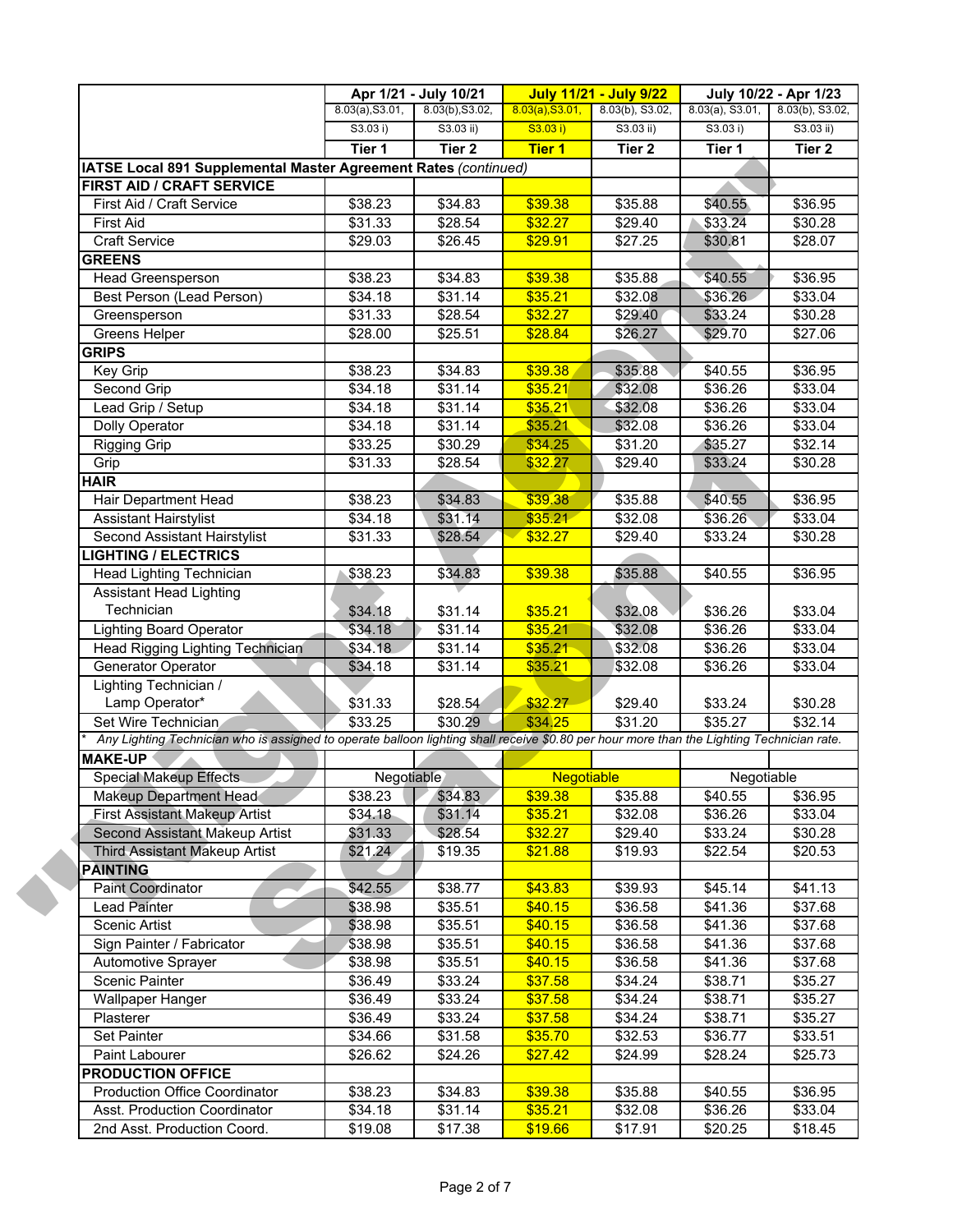|                                                                 |                 | Apr 1/21 - July 10/21 |                 | <b>July 11/21 - July 9/22</b> |                    | July 10/22 - Apr 1/23 |
|-----------------------------------------------------------------|-----------------|-----------------------|-----------------|-------------------------------|--------------------|-----------------------|
|                                                                 | 8.03(a), S3.01, | 8.03(b), S3.02,       | 8.03(a), S3.01, | 8.03(b), S3.02,               | $8.03(a)$ , S3.01, | 8.03(b), S3.02,       |
|                                                                 | S3.03 i)        | $S3.03$ ii)           | S3.03 i)        | $S3.03$ ii)                   | S3.03 i)           | $S3.03$ ii)           |
|                                                                 | Tier 1          | Tier <sub>2</sub>     | <b>Tier 1</b>   | Tier 2                        | Tier 1             | Tier <sub>2</sub>     |
| IATSE Local 891 Supplemental Master Agreement Rates (continued) |                 |                       |                 |                               |                    |                       |
| <b>PROPS</b>                                                    |                 |                       |                 |                               |                    |                       |
| <b>Property Master</b>                                          | \$38.23         | \$34.83               | \$39.38         | \$35.88                       | \$40.55            | \$36.95               |
| <b>Assistant Property Master</b>                                | \$37.30         | \$33.98               | \$38.41         | \$35.00                       | \$39.56            | \$36.05               |
| Props Buyer                                                     | \$34.04         | \$31.01               | \$35.06         | \$31.94                       | \$36.11            | \$32.90               |
| Props                                                           | \$31.33         | \$28.54               | \$32.27         | \$29.40                       | \$33.24            | \$30.28               |
| <b>SCRIPT SUPERVISORS / CONTINUITY COORDINATOR</b>              |                 |                       |                 |                               |                    |                       |
| Script Supevisor /                                              |                 |                       |                 |                               |                    |                       |
| Continuity Coord.                                               | \$38.23         | \$34.83               | \$39.38         | \$35.88                       | \$40.55            | \$36.95               |
| Assistant to Script Supervisor /                                |                 |                       |                 |                               |                    |                       |
| <b>Continuity Coordinator</b>                                   | \$21.56         | \$19.65               | \$22.21         | \$20.24                       | \$22.88            | \$20.84               |
| <b>SET DECORATING</b>                                           |                 |                       |                 |                               |                    |                       |
| Set Decorator                                                   | \$38.23         | \$34.83               | \$39.38         | \$35.88                       | \$40.55            | \$36.95               |
| Assistant Set Decorator                                         | \$35.46         | \$32.31               | \$36.52         | \$33.28                       | \$37.62            | \$34.28               |
| Set Buyer                                                       | \$33.25         | \$30.29               | \$34.25         | \$31.20                       | \$35.27            | \$32.14               |
| <b>Lead Dresser</b>                                             | \$32.26         | \$29.39               | \$33.23         | \$30.27                       | \$34.23            | \$31.18               |
| On-Set Dresser                                                  | \$32.26         | \$29.39               | \$33.23         | \$30.27                       | \$34.23            | \$31.18               |
| Set Dresser                                                     | \$31.33         | \$28.54               | \$32.27         | \$29.40                       | \$33.24            | \$30.28               |
| Draper / Upholsterer                                            | \$31.33         | \$28.54               | \$32.27         | \$29.40                       | \$33.24            | \$30.28               |
| Assistant Set Dresser                                           | \$25.97         | \$23.67               | \$26.76         | \$24.38                       | \$27.56            | \$25.11               |
| <b>SOUND</b>                                                    |                 |                       |                 |                               |                    |                       |
| Mixer (Production and Dubbing)                                  | \$49.74         | \$45.32               | \$51.24         | \$46.68                       | \$52.78            | \$48.08               |
| <b>Boom Operator</b>                                            | \$41.80         | \$38.08               | \$43.05         | \$39.22                       | \$44.33            | \$40.39               |
| Sound Assistant                                                 | \$31.33         | \$28.54               | \$32.27         | \$29.40                       | \$33.24            | \$30.28               |
| Public Address Operator                                         | \$31.33         | \$28.54               | \$32.27         | \$29.40                       | \$33.24            | \$30.28               |
| Playback Operator                                               | \$31.33         | $\overline{$28.54}$   | \$32.27         | \$29.40                       | \$33.24            | \$30.28               |
| Sound Maintenance                                               | \$31.33         | \$28.54               | \$32.27         | \$29.40                       | \$33.24            | \$30.28               |
| <b>SPECIAL EFFECTS</b>                                          |                 |                       |                 |                               |                    |                       |
| Special Effects Coordinator                                     | \$42.26         | \$38.51               | \$43.53         | \$39.66                       | \$44.84            | \$40.85               |
| <b>First Assistant Special Effects</b>                          | \$38.23         | \$34.83               | \$39.38         | \$35.88                       | \$40.55            | \$36.95               |
| <b>Special Effects Assistant</b>                                | \$33.25         | \$30.29               | \$34.25         | \$31.20                       | \$35.27            | \$32.14               |
| Special Effects Labourer                                        | \$26.62         | \$24.26               | \$27.42         | \$24.99                       | \$28.24            | \$25.73               |
| <b>VIDEO</b>                                                    |                 |                       |                 |                               |                    |                       |
| Video Sound Mixer                                               | \$38.23         | \$34.83               | \$39.38         | \$35.88                       | \$40.55            | \$36.95               |
| <b>Video Lighting Director</b>                                  | \$38.23         | \$34.83               | \$39.38         | \$35.88                       | \$40.55            | \$36.95               |
| Video Script Supervisor                                         | \$38.23         | \$34.83               | \$39.38         | \$35.88                       | \$40.55            | \$36.95               |
| Colourist                                                       | \$38.23         | \$34.83               | \$39.38         | \$35.88                       | \$40.55            | \$36.95               |
| <b>VISUAL EFFECTS</b>                                           |                 |                       |                 |                               |                    |                       |
| VFX Artists (Weekly Flat Rate - up to 12 Hours/Day)             |                 |                       |                 |                               |                    |                       |
| VFX Artist - Level 1                                            | \$1,883.14      | \$1,883.14            | \$1,939.63      | \$1,939.63                    | \$1,997.82         | \$1,997.82            |
| VFX Artist - Level 2                                            | \$1,748.63      | \$1,748.63            | \$1,801.09      | \$1,801.09                    | \$1,855.12         | \$1,855.12            |
| VFX Artist - Level 3                                            | \$1,436.51      | \$1,436.51            | \$1,479.61      | \$1,479.61                    | \$1,524.00         | \$1,524.00            |
| VFX Technicians (Weekly Flat Rate - up to 12 Hours/Day)         |                 |                       |                 |                               |                    |                       |
| VFX Technician - Level 1                                        | \$1,748.63      | \$1,748.63            | \$1,801.09      | \$1,801.09                    | \$1,855.12         | \$1,855.12            |
| VFX Technician - Level 2                                        | \$1,436.51      | \$1,436.51            | \$1,479.61      | \$1,479.61                    | \$1,524.00         | \$1,524.00            |
| VFX Artists (Hourly rate for overtime purposes)                 |                 |                       |                 |                               |                    |                       |
|                                                                 |                 |                       |                 |                               |                    |                       |
| VFX Artist - Level 1                                            | \$26.90         | \$26.90               | \$27.71         | \$27.71                       | \$28.54            | \$28.54               |
| VFX Artist - Level 2                                            | \$24.98         | \$24.98               | \$25.73         | \$25.73                       | \$26.50            | \$26.50               |
| VFX Artist - Level 3                                            | \$20.52         | \$20.52               | \$21.14         | \$21.14                       | \$21.77            | \$21.77               |
| VFX Technicians (Hourly rate for overtime purposes)             |                 |                       |                 |                               |                    |                       |
| VFX Technician - Level 1                                        | \$24.98         | \$24.98               | \$25.73         | \$25.73                       | \$26.50            | \$26.50               |
| VFX Technician - Level 2                                        | \$20.52         | \$20.52               | \$21.14         | \$21.14                       | \$21.77            | \$21.77               |